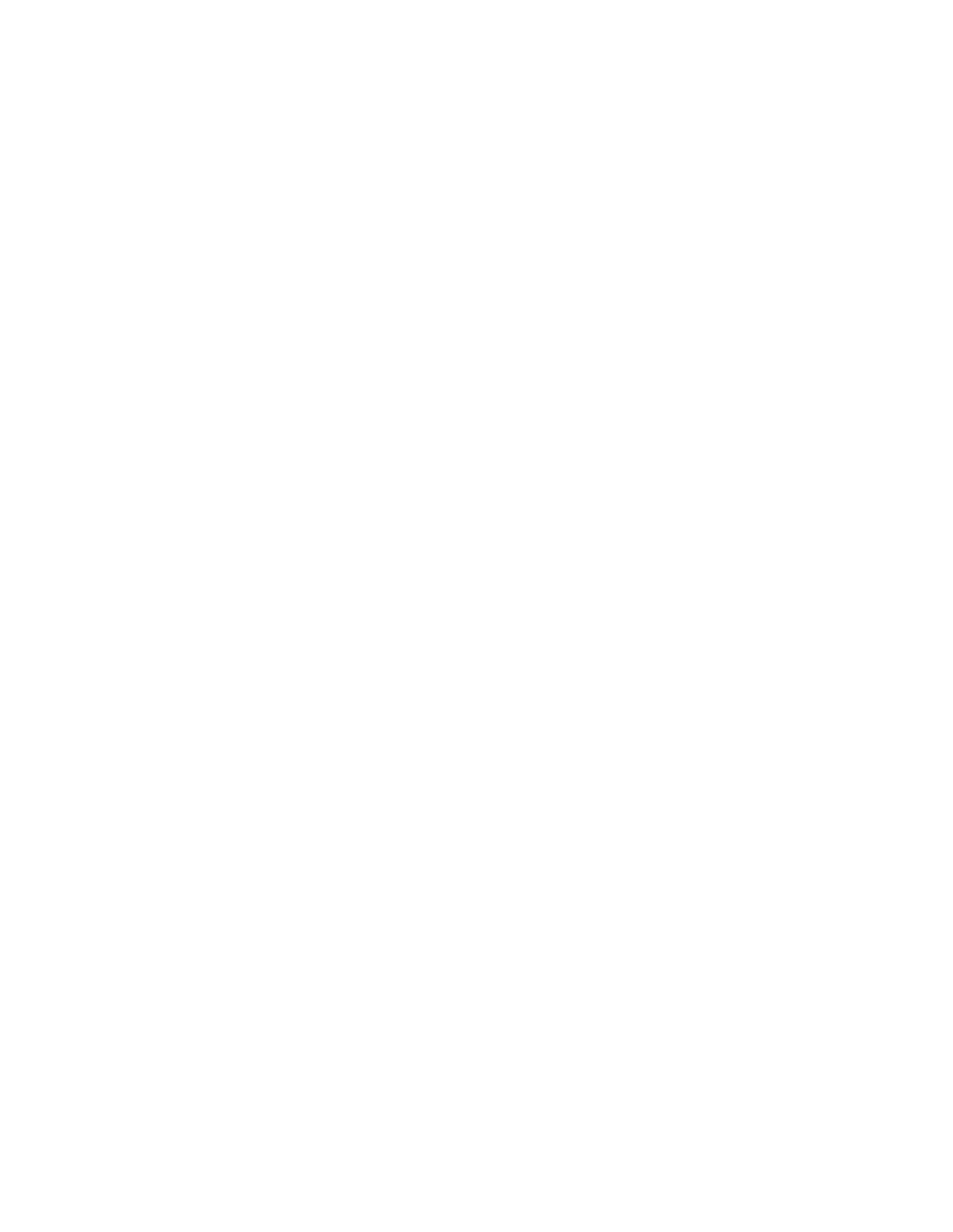## **FORT BEND COUNTY, TEXAS** *TABLE OF CONTENTS*

| Independent Auditor's Report on Internal Control Over Financial Reporting and on Compliance and<br>Other Matters Based on an Audit of Financial Statements Performed in Accordance with<br>Government Auditing Standards                                           | 1  |
|--------------------------------------------------------------------------------------------------------------------------------------------------------------------------------------------------------------------------------------------------------------------|----|
| Independent Auditor's Report on Compliance for Each Major State Program; Report on Internal Control<br>over Compliance; and Report on Schedule of Expenditures of State Awards Required by the Texas<br>Single Audit Circular (Uniform Grant Management Standards) | 3  |
| Schedule of Findings and Questioned Costs                                                                                                                                                                                                                          | 6  |
| Schedule of Expenditures of State Awards                                                                                                                                                                                                                           | 8  |
| Notes to Schedule of Expenditures of State Awards                                                                                                                                                                                                                  | 11 |
| Summary Schedule of Prior Audit Findings                                                                                                                                                                                                                           | 12 |
| Corrective Action Plan                                                                                                                                                                                                                                             | 13 |

 **Page**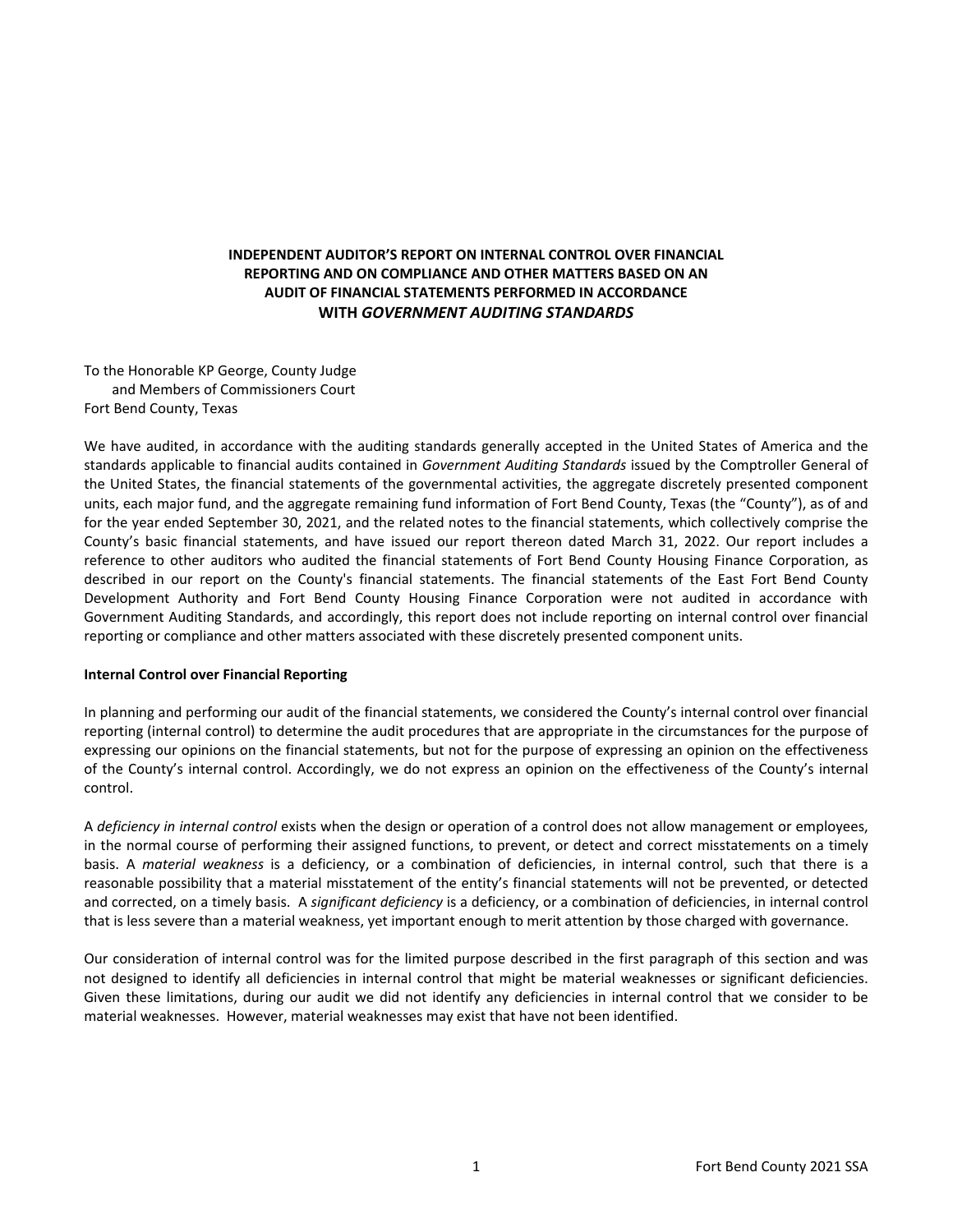To the Honorable KP George, County Judge and Members of Commissioners Court Fort Bend County, Texas

#### **Compliance and Other Matters**

As part of obtaining reasonable assurance about whether the County's financial statements are free of material misstatement, we performed tests of its compliance with certain provisions of laws, regulations, contracts, and grant agreements, noncompliance with which could have a direct and material effect on the financial statements. However, providing an opinion on compliance with those provisions was not an objective of our audit, and accordingly, we do not express such an opinion. The results of our tests disclosed no instances of noncompliance or other matters that are required to be reported under *Government Auditing Standards.*

#### **Purpose of this Report**

The purpose of this report is solely to describe the scope of our testing of internal control and compliance and the results of that testing, and not to provide an opinion on the effectiveness of the entity's internal control or on compliance. This report is an integral part of an audit performed in accordance with *Government Auditing Standards* in considering the entity's internal control and compliance. Accordingly, this communication is not suitable for any other purposes.

Whitley PEAN LLP

Houston, Texas March 31, 2022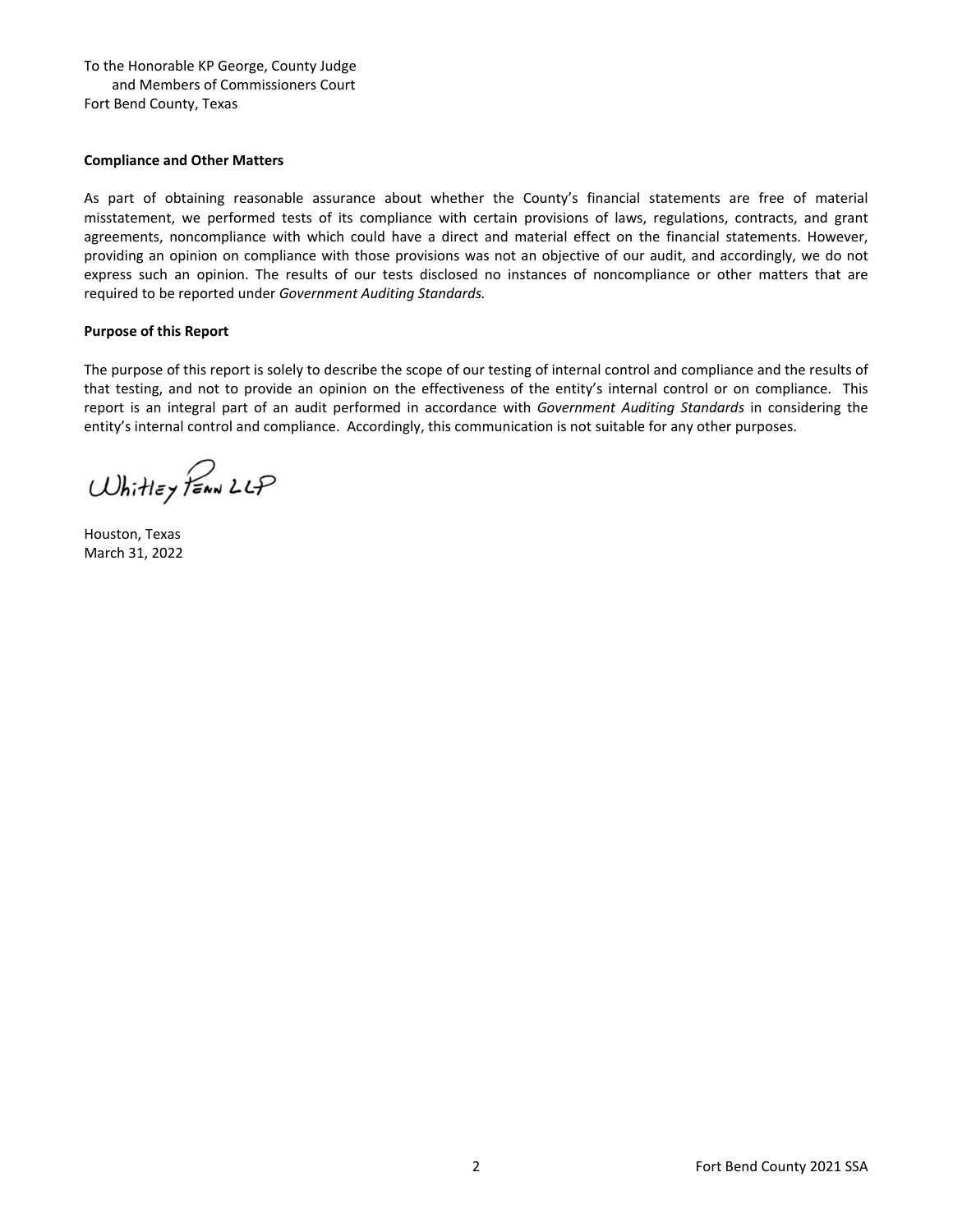3737 Buffalo Speedway Suite 1600 Houston, Texas 77098 713.621.1515 Main

whitleypenn.com

## **INDEPENDENT AUDITOR'S REPORT ON COMPLIANCE FOR EACH MAJOR STATE PROGRAM; REPORT ON INTERNAL CONTROL OVER COMPLIANCE; AND REPORT ON SCHEDULE OF EXPENDITURES OF STATE AWARDS REQUIRED BY THE TEXAS SINGLE AUDIT CIRCULAR (UNIFORM GRANT MANAGEMENT STANDARDS)**

To the Honorable KP George, County Judge and Members of Commissioners Court Fort Bend County, Texas

#### **Report on Compliance for Each Major State Program**

We have audited Fort Bend County, Texas' (the "County") compliance with the types of compliance requirements described in the *State of Texas Single Audit Circular (Uniform Grant Management Standards)* that could have a direct and material effect on each of the County's major state programs for the year ended September 30, 2021. The County's major state programs are identified in the summary of auditor's results section of the accompanying schedule of findings and questioned costs.

#### *Management's Responsibility*

Management is responsible for compliance with state statutes, regulations, and the terms and conditions of its state awards applicable to its state programs.

#### *Auditor's Responsibility*

Our responsibility is to express an opinion on compliance for each of the County's major state programs based on our audit of the types of compliance requirements referred to above. We conducted our audit of compliance in accordance with auditing standards generally accepted in the United States of America; the standards applicable to financial audits contained in *Government Auditing Standards*, issued by the Comptroller General of the United States; and the *Texas Single Audit Circular (Uniform Grant Management Standards)*. Those standards, and the *Texas Single Audit Circular (Uniform Grant Management Standards)* require that we plan and perform the audit to obtain reasonable assurance about whether noncompliance with the types of compliance requirements referred to above that could have a direct and material effect on a major state program occurred. An audit includes examining, on a test basis, evidence about the County's compliance with those requirements and performing such other procedures as we considered necessary in the circumstances.

We believe that our audit provides a reasonable basis for our opinion on compliance for each major state program. However, our audit does not provide a legal determination of the County's compliance.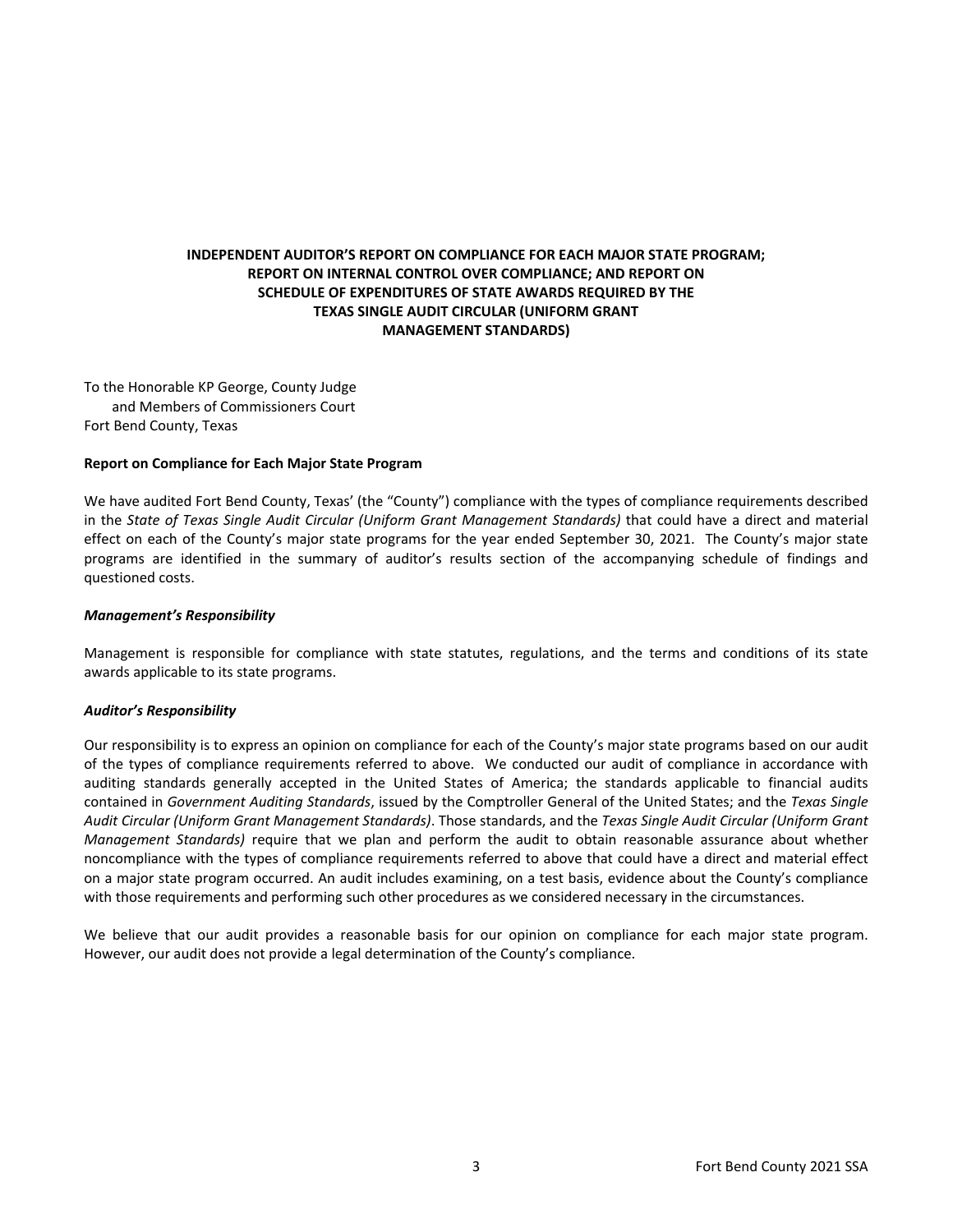#### *Opinion on Each Major State Program*

In our opinion, the County complied, in all material respects, with the compliance requirements referred to above that could have a direct and material effect on each of its major state programs for the year ended September 30, 2021.

#### **Report on Internal Control over Compliance**

Management of the County is responsible for establishing and maintaining effective internal control over compliance with the types of compliance referred to above. In planning and performing our audit of compliance, we considered the County's internal control over compliance with the types of requirements that could have a direct and material effect on each major state program to determine the auditing procedures that are appropriate in the circumstances for the purpose of expressing an opinion on compliance and to test and report on internal control over compliance in accordance with the *Texas Single Audit Circular (Uniform Grant Management Standards)*, but not for the purpose of expressing an opinion on the effectiveness of internal control over compliance. Accordingly, we do not express an opinion on the effectiveness of the County's internal control over compliance.

A *deficiency in internal control over compliance* exists when the design or operation of a control over compliance does not allow management or employees, in the normal course of performing their assigned functions, to prevent, or detect and correct, noncompliance with a type of compliance requirement of a state program on a timely basis. A *material weakness in internal control over compliance* is a deficiency, or combination of deficiencies, in internal control over compliance, such that there is a reasonable possibility that material noncompliance with a type of compliance requirement of a state program will not be prevented, or detected and corrected, on a timely basis. A *significant deficiency in internal control over compliance* is a deficiency, or a combination of deficiencies, in internal control over compliance with a type of compliance requirement of a state program that is less severe than a material weakness in internal control over compliance, yet important enough to merit attention by those charged with governance.

Our consideration of internal control over compliance was for the limited purpose described in the first paragraph of this section and was not designed to identify all deficiencies in internal control that might be material weaknesses or significant deficiencies. We did not identify any deficiencies in internal control over compliance that we consider to be material weaknesses. However, material weaknesses may exist that have not been identified.

The purpose of this report on internal control over compliance is solely to describe the scope of our testing of internal control over compliance and the results of that testing based on the requirements of the *Texas Single Audit Circular (Uniform Grant Management Standards)*. Accordingly, this report is not suitable for any other purpose.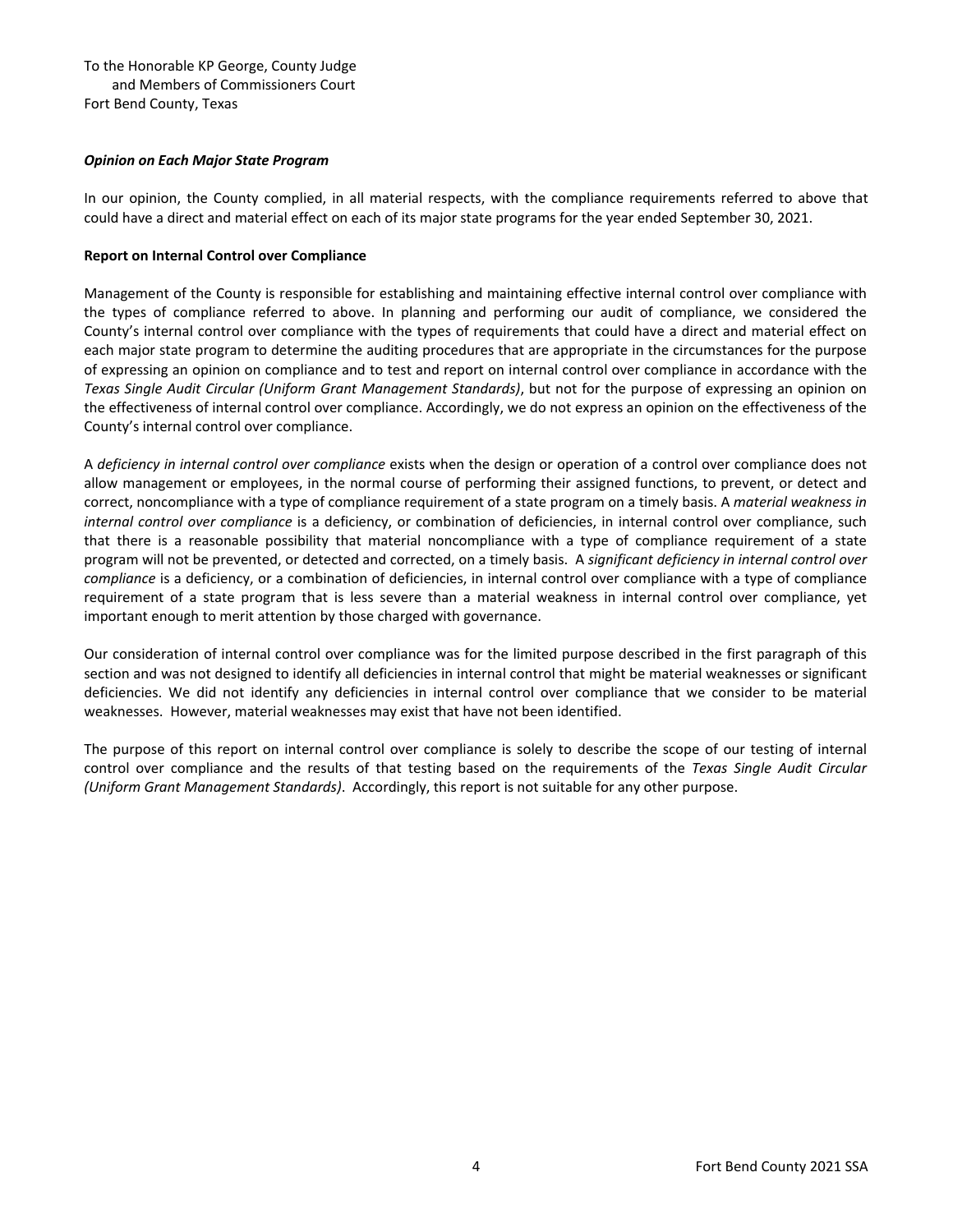To the Honorable KP George, County Judge and Members of Commissioners Court Fort Bend County, Texas

#### Report on Schedule of Expenditures of State Awards Required by the Texas Single Audit Circular (Uniform Grant *Management Standards)*

We have audited the financial statements of the governmental activities, the aggregate discretely presented component units, each major fund, and the aggregate remaining fund information of the County as of and for the year ended September 30, 2021, and the related notes to the financial statements, which collectively comprise the County's basic financial statements. We have issued our report thereon dated March 31, 2022, which contained unmodified opinions on those financial statements. Our audit was performed for the purpose of forming our opinions on the financial statements that collectively comprise the basic financial statements. The accompanying Schedule of Expenditures of State Awards is presented for purposes of additional analysis as required by the *Texas Single Audit Circular (Uniform Grant Management Standards)* and is not a required part of the basic financial statements.

Such information is the responsibility of management and was derived from and relates directly to the underlying accounting and other records used to prepare the basic financial statements. The information has been subjected to the auditing procedures applied in the audit of the financial statements and certain other procedures, including comparing and reconciling such information directly to the underlying accounting and other records used to prepare the basic financial statements or to the basic financial statements themselves, and other additional procedures in accordance with auditing standards generally accepted in the United States of America. In our opinion, the Schedule of Expenditures of State Awards is fairly stated, in all material respects in relation to the basic financial statements taken as a whole.

Whitley PEAN LLP

Houston, Texas March 31, 2022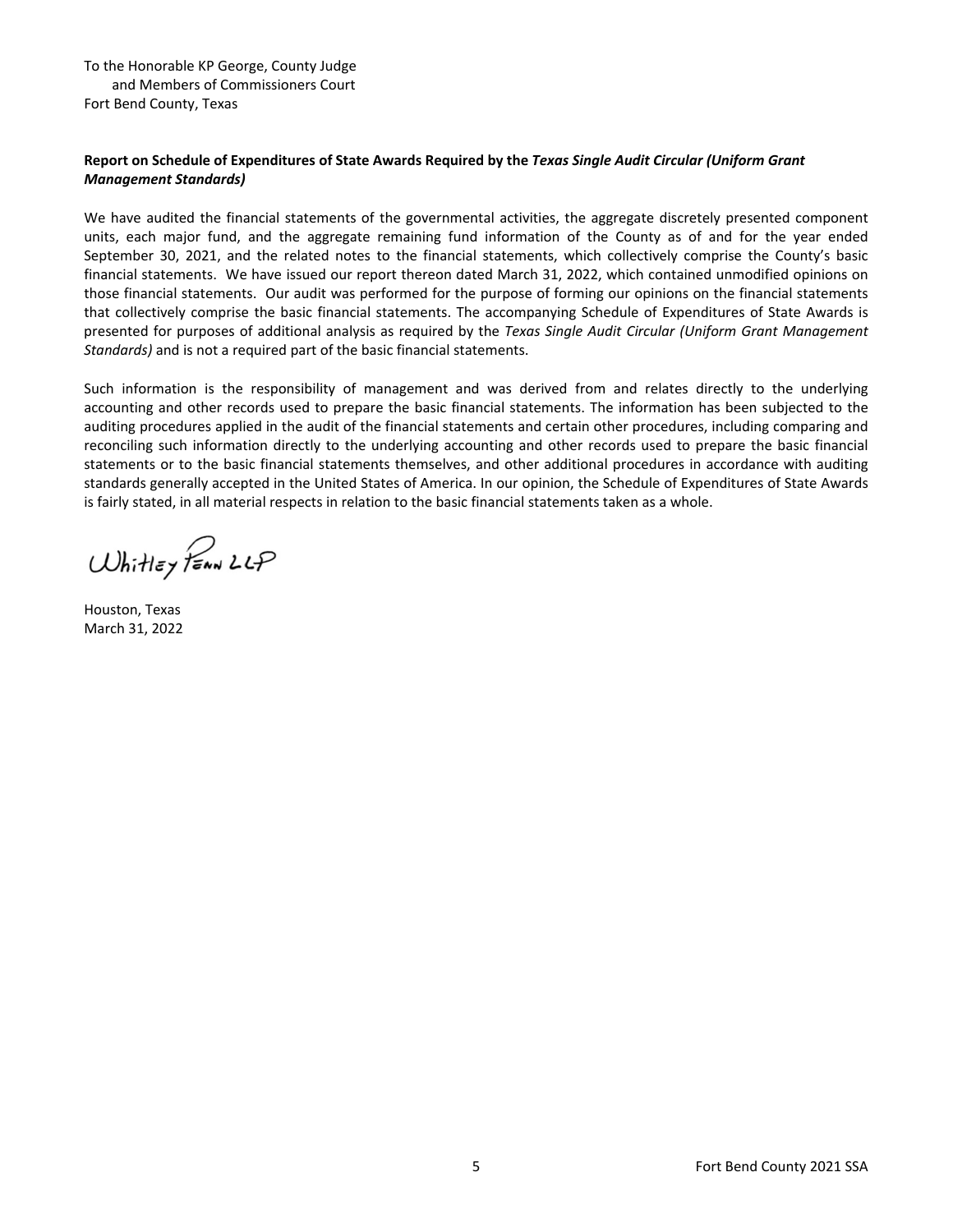## **FORT BEND COUNTY, TEXAS** *SCHEDULE OF FINDINGS AND QUESTIONED COSTS For the Year Ended September 30, 2021*

**I. Summary of Auditors' Results**

| <b>Financial Statements</b>                                                                                                                                             |                                    |
|-------------------------------------------------------------------------------------------------------------------------------------------------------------------------|------------------------------------|
| Type of auditors' report issued:                                                                                                                                        | Unmodified                         |
| Internal control over financial reporting:                                                                                                                              |                                    |
| Material weakness(es) identified?                                                                                                                                       | No                                 |
| Significant deficiency(ies) identified that are not considered to<br>be material weaknesses?                                                                            | None reported                      |
| Noncompliance material to financial statements noted?                                                                                                                   | No                                 |
| <b>State Awards</b>                                                                                                                                                     |                                    |
| Internal control over major programs:                                                                                                                                   |                                    |
| Material weakness(es) identified?                                                                                                                                       | No                                 |
| Significant deficiency(ies) identified that are not considered to<br>be material weaknesses?                                                                            | None reported                      |
| Type of auditors' report issued on compliance with major<br>programs:                                                                                                   | Unmodified                         |
| Any audit findings disclosed that are required to be reported in<br>accordance with Texas Single Audit Circular (Uniform Grant<br>Management Standards) section 510(a)? | No                                 |
| Identification of major programs:                                                                                                                                       |                                    |
| <b>Name of State Program:</b>                                                                                                                                           | <b>State Identifying Number</b>    |
| Texas Juvenile Justice Department                                                                                                                                       |                                    |
| State Aid                                                                                                                                                               | TJPC-A-2021-079                    |
| State Aid                                                                                                                                                               | TJPC-A-2022-079                    |
| Special Needs Program - M                                                                                                                                               | TJPC-M-2021-079                    |
| Special Needs Program - M                                                                                                                                               | TJPC-M-2022-079                    |
| Prevention and Intervention - S                                                                                                                                         | TJPC-S-2022-079                    |
| Regionalization Grant - R                                                                                                                                               | TJPC-R-2021-079                    |
| Diversionary Reimbursement - RR                                                                                                                                         | 079                                |
| Juvenile Justice Alternative Education Program (JJAEP)                                                                                                                  | TJPC-P-2019-079                    |
| Juvenile Justice Alternative Education Program (JJAEP)<br>Juvenile Justice Alternative Education Program (JJAEP)                                                        | TJPC-P-2020-079<br>TJPC-P-2021-079 |
| Texas Infrastructure Resiliency - Hurricane Harvey                                                                                                                      | TDEM-4332 PA-PW04019               |
| Texas Infrastructure Resiliency - Hurricane Harvey                                                                                                                      | TDEM-4332 PA-PW07342               |
| County Innovations to Prevent Commercial Sexual Exploitation                                                                                                            | SF-3944601                         |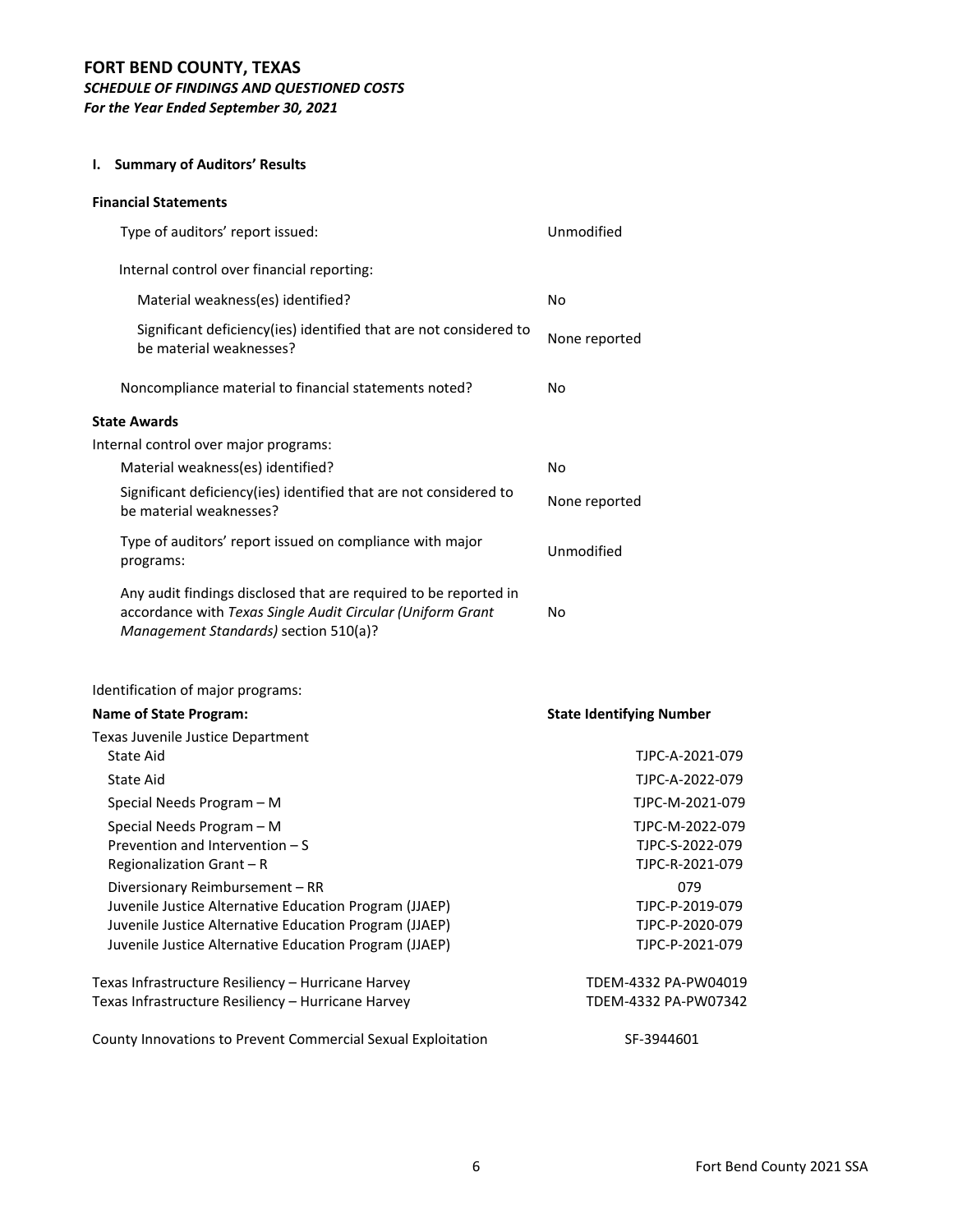## **FORT BEND COUNTY, TEXAS** *SCHEDULE OF FINDINGS AND QUESTIONED COSTS (continued) For the Year Ended September 30, 2021*

## **I. Summary of Auditors' Results (continued)**

| Dollar Threshold Considered Between Type A and Type B State<br>Programs |     |
|-------------------------------------------------------------------------|-----|
| Auditee qualified as low-risk auditee?                                  | Yes |

## **II. Financial Statement Findings**

None noted

## **III. State Award Findings and Questioned Costs**

None noted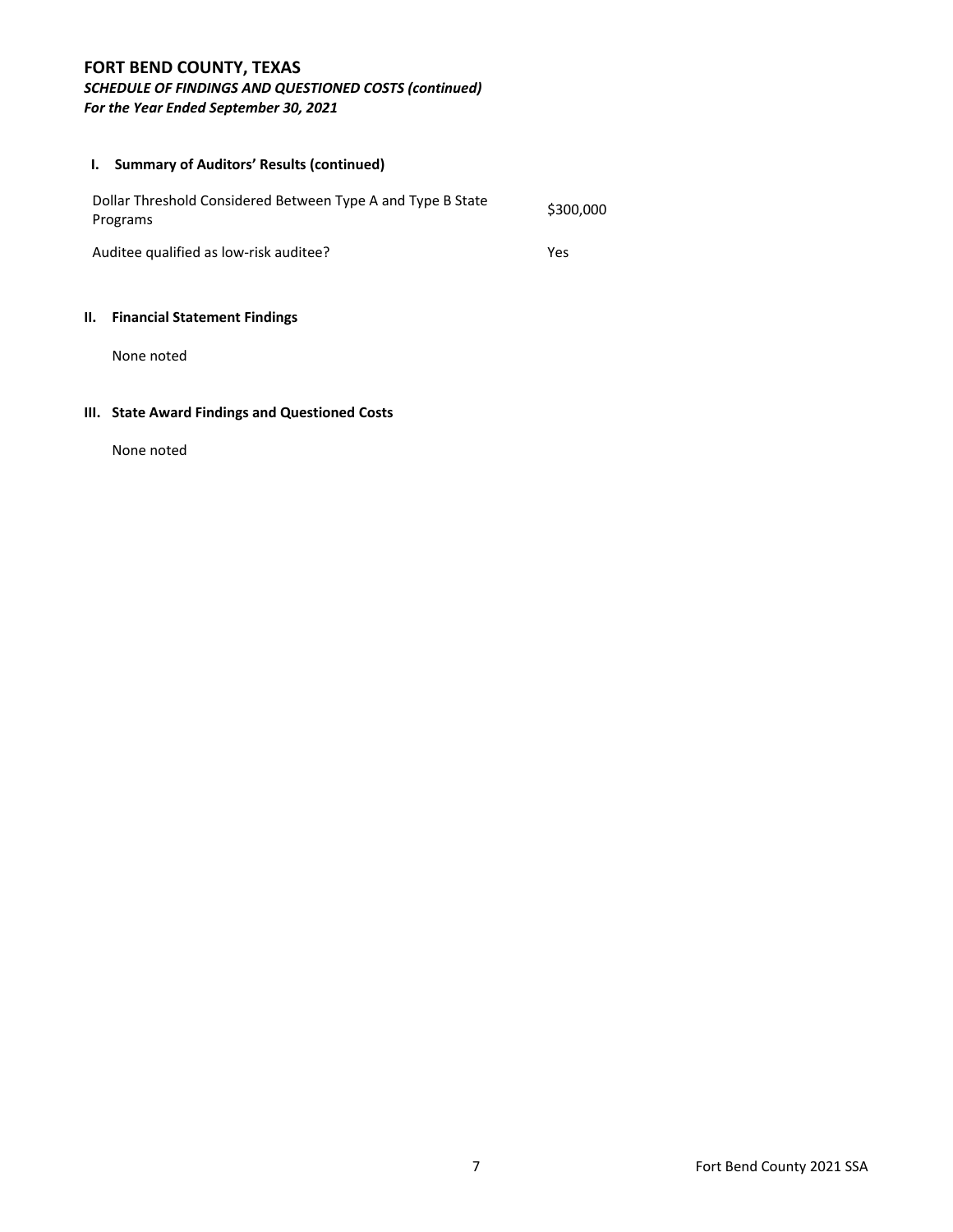## **FORT BEND COUNTY, TEXAS** *Page 1 of 3 SCHEDULE OF EXPENDITURES OF STATE AWARDS For the Year Ended September 30, 2021*

|                                                                                    | <b>Grantor or Pass-Through</b><br><b>Entity Identifying</b> | <b>State</b>        |
|------------------------------------------------------------------------------------|-------------------------------------------------------------|---------------------|
| State Grantor/Pass-Through Grantor/Program Title                                   | <b>Number</b>                                               | <b>Expenditures</b> |
| <b>Texas Department of Transportation</b>                                          |                                                             |                     |
| <b>Direct Program:</b>                                                             |                                                             |                     |
| Section 5311 State/Local Rural Public Transportation                               | RUR 2102 (11)                                               | \$<br>110,423       |
| <b>Total Texas Department of Transportation</b>                                    |                                                             | 110,423             |
| Texas Department of Criminal Justice - Community Justice Assistance Division       |                                                             |                     |
| <b>Direct Programs:</b>                                                            |                                                             |                     |
| <b>Diversion Programs</b>                                                          |                                                             |                     |
| <b>PreTrial Intervention-Diversion</b>                                             | 008                                                         | 323,528             |
| <b>PreTrial Intervention-Diversion</b>                                             | 008                                                         | 14,386              |
| <b>Mental Health Initiative Caseload</b>                                           | 015                                                         | 168,039             |
| <b>Mental Health Initiative Caseload</b>                                           | 015                                                         | 9,276               |
| Felony Drug Court                                                                  | 016                                                         | 108,992             |
| Felony Drug Court                                                                  | 016                                                         | 3,495               |
| Substance Abuse Treatment Caseload                                                 | 018                                                         | 151,788             |
| Substance Abuse Treatment Caseload                                                 | 018                                                         | 8,485               |
| <b>Special Sanctions Court</b>                                                     | 019                                                         | 397,906             |
| <b>Special Sanctions Court</b>                                                     | 019                                                         | 16,592              |
| Aftercare Caseload                                                                 | 023                                                         | 125,334             |
| Aftercare Caseload                                                                 | 023                                                         | 6,456               |
| <b>Total Diversion Programs</b>                                                    |                                                             | 1,334,277           |
| <b>Treatment Alternative to Incarceration</b>                                      |                                                             |                     |
| <b>Treatment Alternative to Incarceration</b>                                      | 010                                                         | 662,477             |
| Treatment Alternative to Incarceration                                             | 010                                                         | 37,297              |
| <b>Total Treatment Alternative to Incarceration</b>                                |                                                             | 699,774             |
| Total Texas Department of Criminal Justice - Community Justice Assistance Division |                                                             | 2,034,051           |
| <b>Texas Juvenile Justice Department</b>                                           |                                                             |                     |
| <b>Direct Programs:</b>                                                            |                                                             |                     |
| <b>State Aid</b>                                                                   | TJPC-A-2021-079                                             | 2,155,209           |
| State Aid                                                                          | TJPC-A-2022-079                                             | 96,734              |
| Special Needs Program M                                                            | TJPC-M-2021-079                                             | 50,441              |
| Special Needs Program M                                                            | TJPC-M-2022-079                                             | 2,610               |
| Prevention and Intervention-S                                                      | TJPC-S-2022-079                                             | 4,424               |
| <b>Regionalization Grant-R</b>                                                     | TJPC-R-2021-079                                             | 29,216              |
| Diversionary Reimbursement - RR                                                    | 079                                                         | 11,857              |
| Diversionary Reimbursement - RR                                                    | 079                                                         | 94,179              |
| <b>Total Texas Juvenile Justice Department</b>                                     |                                                             | 2,444,670           |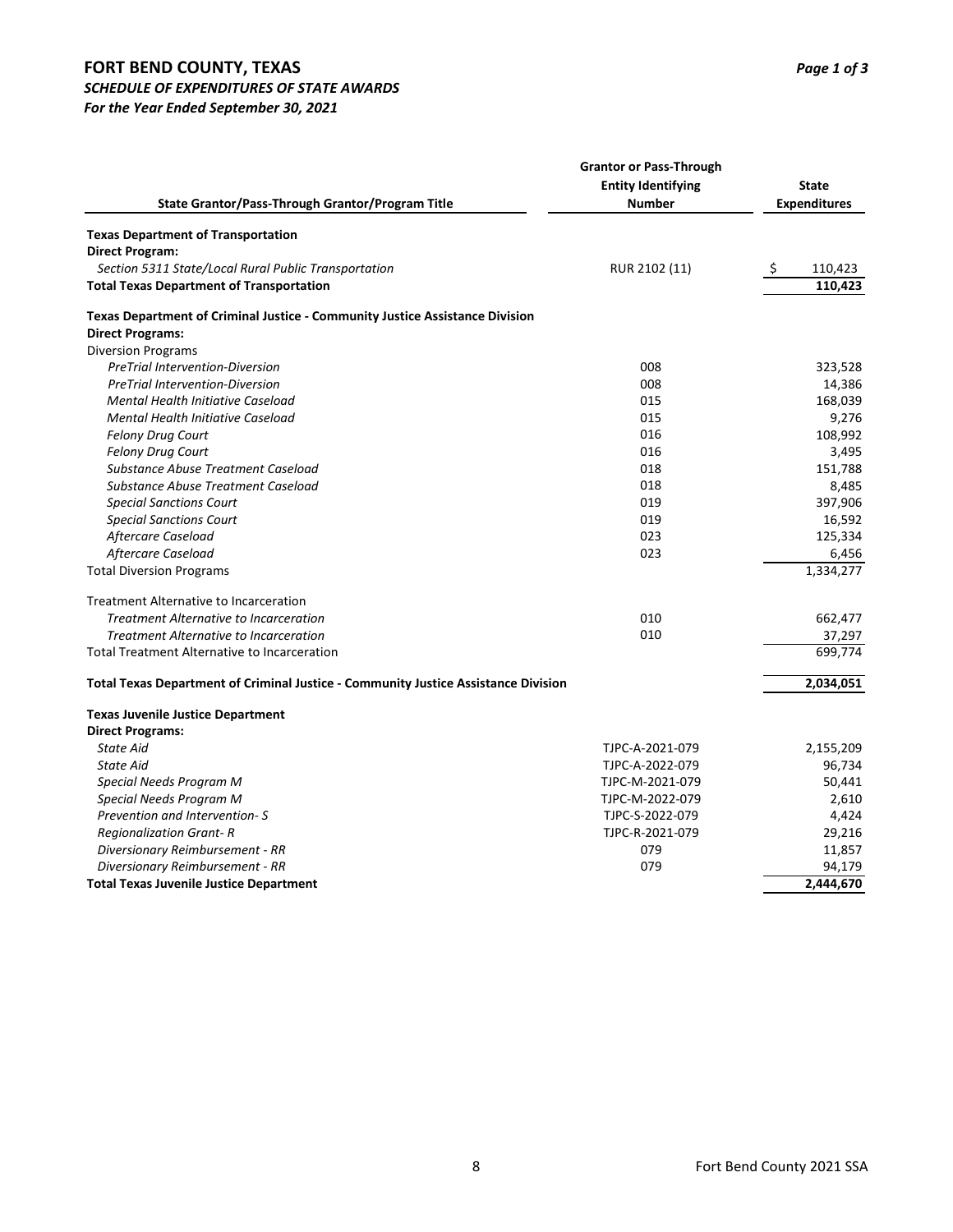#### **FORT BEND COUNTY, TEXAS** *Page 2 of 3 SCHEDULE OF EXPENDITURES OF STATE AWARDS (continued) For the Year Ended September 30, 2021*

| <b>Grantor or Pass-Through</b>                                  |                             |                     |
|-----------------------------------------------------------------|-----------------------------|---------------------|
|                                                                 | <b>Entity Identifying</b>   | <b>State</b>        |
| State Grantor/Pass-Through Grantor/Program Title                | <b>Number</b>               | <b>Expenditures</b> |
| <b>Office of the Governor - Criminal Justice Division</b>       |                             |                     |
| <b>Direct Programs:</b>                                         |                             |                     |
| Felony Drug Court (CARD), Misdemeanor DWI Court (JAG) (CSCD)    | SF-1919114                  | 123,500             |
| District Attorney Testing of Forensic Evidence                  | FC-3932402                  | 615                 |
| County Innovations to Prevent Commercial Sexual Exploitation    | SF-3944601                  | 250,574             |
| <b>Total Office of the Governor - Criminal Justice Division</b> |                             | 374,689             |
| <b>Texas Education Agency</b>                                   |                             |                     |
| Juvenile Justice Alternative Education Program (JJAEP)          | TJPC P-2021-079             | 20,361              |
| Juvenile Justice Alternative Education Program (JJAEP)          | TJPC P-2020-079             | 55,406              |
| Juvenile Justice Alternative Education Program (JJAEP)          | TJPC P-2019-079             | 31,342              |
| <b>Total Texas Education Agency</b>                             |                             | 107,109             |
| <b>Texas Veterans Commission</b>                                |                             |                     |
| <b>Direct Programs:</b>                                         |                             |                     |
| Texas Veterans Commission General Assistance-2020               |                             | 210,188             |
| <b>Texas Veterans Commission General Assistance-2021</b>        |                             | 95,367              |
| <b>Total Texas Veterans Commission</b>                          |                             | 305,555             |
| <b>Texas Department of State Health Services</b>                |                             |                     |
| <b>Direct Programs:</b>                                         |                             |                     |
| <b>Tuberculosis Prevention and Control - State</b>              | HHS000448000001 Amendment 1 | 168,400             |
| <b>Tuberculosis Prevention and Control - State</b>              | HHS000448000001 Amendment 2 | 8,980               |
| CDC - HIV/PREVF HIV-Prevention Services                         | HHS000077800023             | 39,492              |
|                                                                 |                             |                     |

| CDC - HIV/PREVF HIV-Prevention Services                         | HHS000077800023 Amendment 1 | 49.267  |
|-----------------------------------------------------------------|-----------------------------|---------|
| <b>Immunization Cooperative Agreement - Locals</b>              | HHS000103000001 Amendment 2 | 143,409 |
| Preventive Health Block Grant - RLSS-Local Public Health System | HHS000485600014             | 12,037  |
| Preventive Health Block Grant - RLSS-Local Public Health System | HHS001025600001             | 516     |
| Infectious Disease Control Unit/Surveillance Epidemiology       | HHS000436300012             | 137,693 |
| Infectious Disease Control Unit/Surveillance Epidemiology       | HHS000436300012 Amendment 2 | 14.577  |
| <b>Total Direct Programs</b>                                    |                             | 574.371 |
| Passed-Through Texas State University:                          |                             |         |
| Texas State School Safety Center Tobacco - Sheriff              | 790000                      | 16539   |

| <b>Total Texas Department of State Health Services</b>  |               | 649.033       |
|---------------------------------------------------------|---------------|---------------|
| Total Passed-Through Texas State University             |               | 74.662        |
| Texas State School Safety Center Tobacco - Constable #1 | 790000        | 26.208        |
| Texas State School Safety Center Tobacco - Constable #1 | 790000        | 18.259        |
| Texas State School Safety Center Tobacco - Sheriff      | 790000        | 13.656        |
| <i>Reads State School Superv</i> Center Tobacco Sheriff | , , , , , , , | <b>10,000</b> |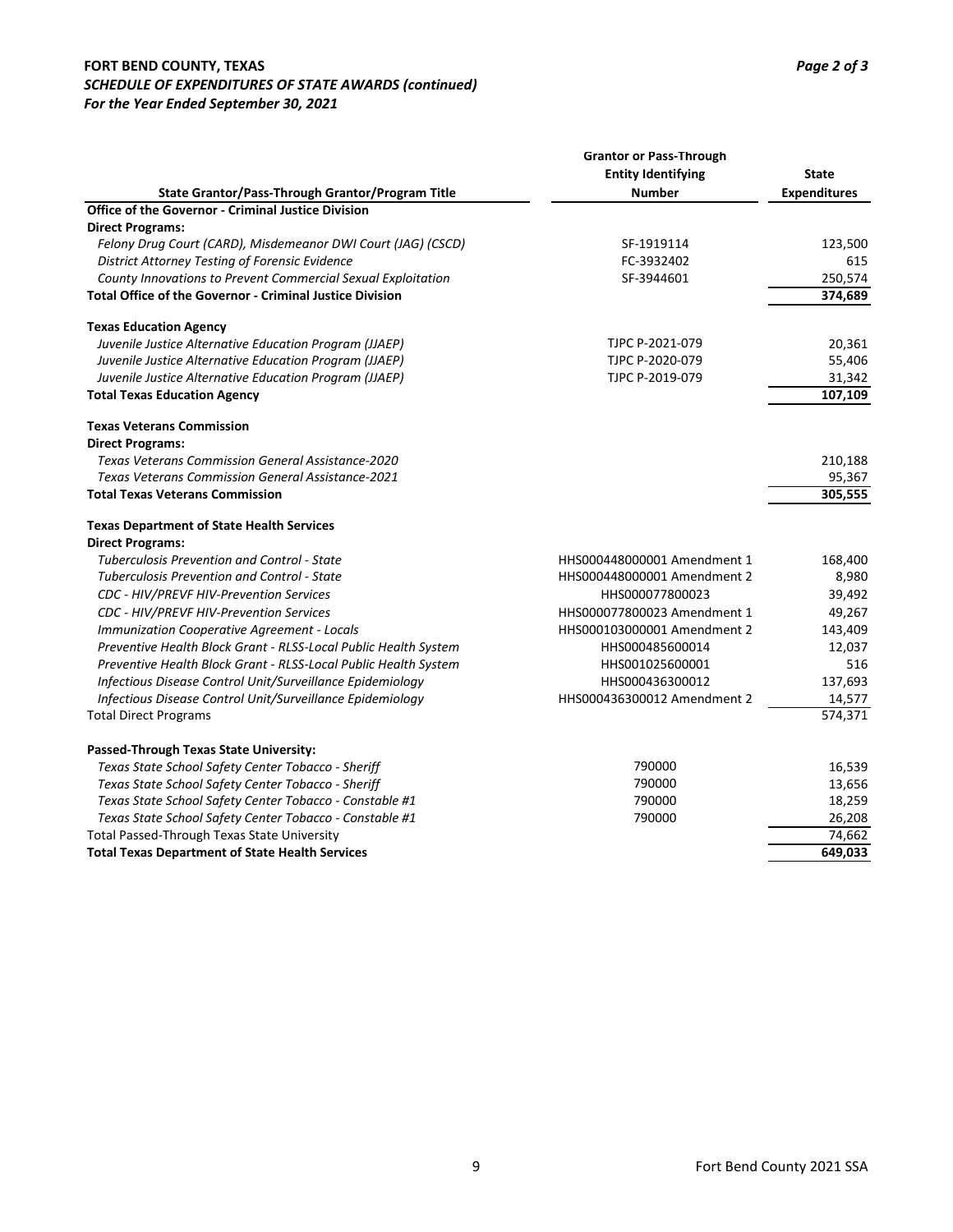## **FORT BEND COUNTY, TEXAS** *Page 3 of 3 SCHEDULE OF EXPENDITURES OF STATE AWARDS (continued) For the Year Ended September 30, 2021*

|                                                                                  | <b>Grantor or Pass-Through</b> |                     |  |
|----------------------------------------------------------------------------------|--------------------------------|---------------------|--|
|                                                                                  | <b>Entity Identifying</b>      | <b>State</b>        |  |
| State Grantor/Pass-Through Grantor/Program Title                                 | <b>Number</b>                  | <b>Expenditures</b> |  |
| <b>Texas Division of Emergency Management</b>                                    |                                |                     |  |
| <b>Direct Programs:</b>                                                          |                                |                     |  |
| Texas Infrastructure Resiliency - Hurricane Harvey                               | TDEM-4332 PA-PW04019           | 578,015             |  |
| Texas Infrastructure Resiliency - Hurricane Harvey                               | TDEM-4332 PA-PW07342           | 202,327             |  |
| <b>Total Texas Division of Emergency Management</b>                              |                                | 780,342             |  |
| <b>Office of the Attorney General</b>                                            |                                |                     |  |
| <b>Direct Program:</b>                                                           |                                |                     |  |
| Texas VINE Program (SAVNS)                                                       | 2110997                        | 34,191              |  |
| <b>Total Office of the Attorney General</b>                                      |                                | 34,191              |  |
| <b>Texas Indigent Defense Commission</b>                                         |                                |                     |  |
| <b>Direct Programs:</b>                                                          |                                |                     |  |
| Formula Grant                                                                    | 212-20-079                     | 580,007             |  |
| Fort Bend County Public Defender Program                                         | 212-21-D05                     | 71,045              |  |
| <b>Total Texas Indigent Defense Commission</b>                                   |                                | 651,052             |  |
| <b>Texas Department of Family and Protective Services</b>                        |                                |                     |  |
| <b>Direct Program:</b>                                                           |                                |                     |  |
| <b>Concrete Services</b>                                                         | 23355842                       | 2,058               |  |
| <b>Total Passed-through Texas Department of Family &amp; Protective Services</b> |                                | 2,058               |  |
| <b>Texas Secretary of State</b>                                                  |                                |                     |  |
| <b>Direct Programs:</b>                                                          |                                |                     |  |
| Chapter 19 Election Funds - 2020                                                 | 79                             | 74,452              |  |
| <b>Total Texas Secretary of State</b>                                            |                                | 74,452              |  |
| <b>Total Expenditure of State Awards</b>                                         |                                | 7,567,625           |  |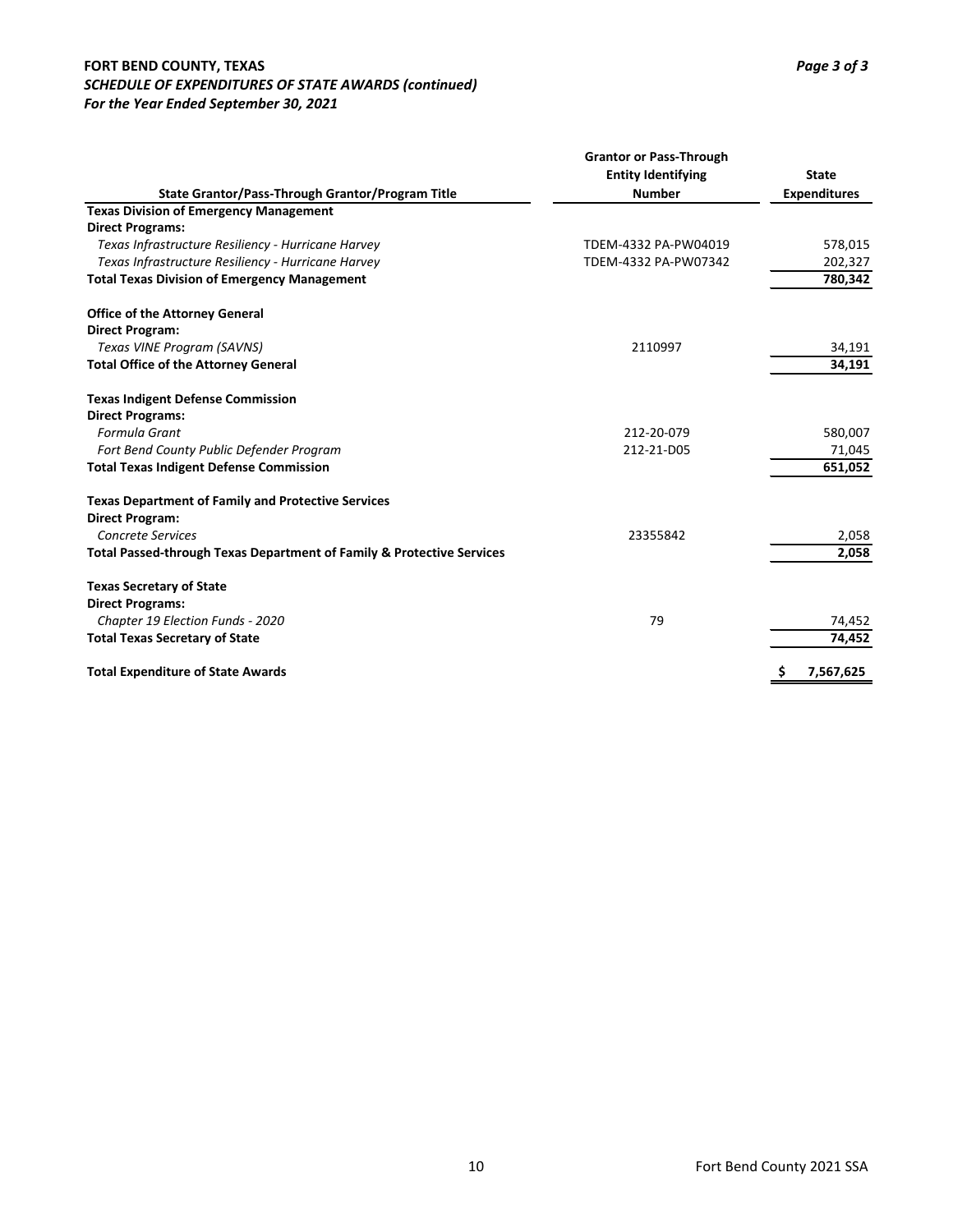## **FORT BEND COUNTY, TEXAS** *NOTES TO SCHEDULE OF EXPENDITURES OF STATE AWARDS For the Year Ended September 30, 2021*

#### **Note 1 ‐ Basis of Presentation**

The accompanying schedule of expenditures of state awards (the "Schedule") includes the state grant activity of Fort Bend County, Texas (the "County") under programs of the state government for the year ended September 30, 2021. The information in this Schedule is presented in accordance with the requirements of the *Texas Single Audit Circular (Uniform Grant Management Standards)*. Because the Schedule presents only a selected portion of the operations of the County, it is not intended to and does not present the financial position, changes in net position or cash flows of the County.

#### **Note 2 ‐ Summary of Significant Accounting Policies**

The County accounts for all state awards under programs of the state government in the General and Special Revenue Funds. These programs are accounted for using a current financial resources measurement focus. With this measurement focus, only current assets and current liabilities are generally included on the balance sheet. Operating statements of these funds present increases (i.e. revenues and other financing sources) and decreases (i.e. expenditures and other financing uses) in net current assets.

The modified accrual basis of accounting is used for these funds. This basis of accounting recognizes revenues in the accounting period in which they become susceptible to accrual, i.e. both measurable and available, and expenditures in the accounting period in which the liability is incurred, if measurable, except for certain compensated absences and claims and judgments, which are recognized when the obligations are expected to be liquidated with expendable available financial resources.

State grant funds for governmental funds are considered to be earned to the extent of expenditures made under the provisions of the grant. When such funds are advanced to the County, they are recorded as unearned revenues until earned. Otherwise, state grant funds are received on a reimbursement basis from the respective state program agencies. Generally, unused balances are returned to the grantor at the close of specified project periods.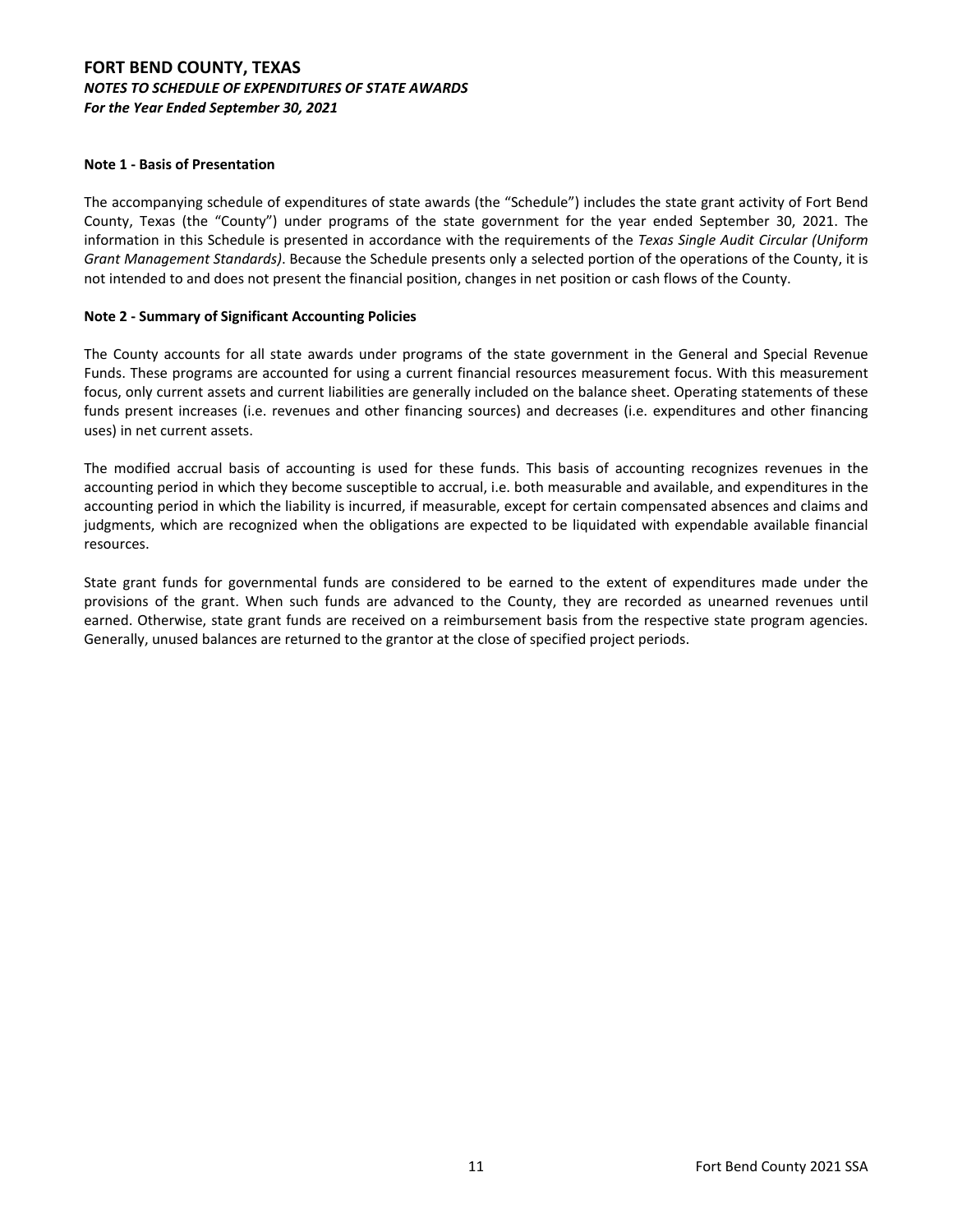## **FORT BEND COUNTY, TEXAS** *SUMMARY SCHEDULE OF PRIOR AUDIT FINDINGS For the Year Ended September 30, 2021*

The *State of Texas Single Audit Circular (Uniform Grant Management Standards)* states that the auditee is responsible for follow-up and corrective action on all audit findings. As part of this responsibility, the auditee shall prepare a summary schedule of prior audit findings. The summary schedule of prior audit findings shall report the status of the following:

- All audit findings included in the prior audit's schedule of findings and questioned costs and
- All audit findings reported in the prior audit's summary schedule of prior audit findings except audit findings listed as corrected.

#### **I. Prior Audit Findings**

None reported